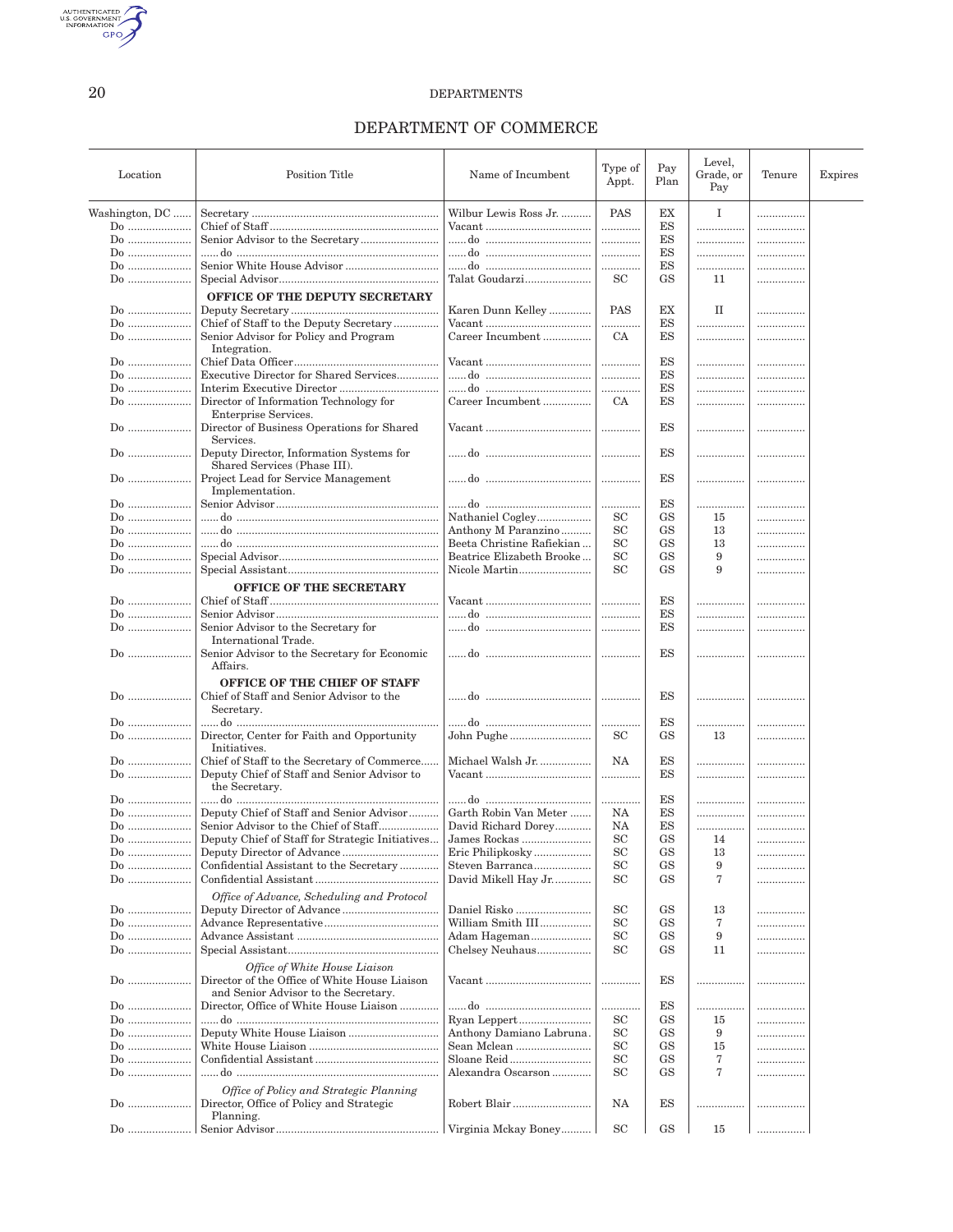| Location       | <b>Position Title</b>                                                                 | Name of Incumbent       | Type of<br>Appt. | Pay<br>Plan | Level,<br>Grade, or<br>Pay | Tenure | Expires |
|----------------|---------------------------------------------------------------------------------------|-------------------------|------------------|-------------|----------------------------|--------|---------|
| Washington, DC | Director, Office of Policy and Strategic                                              |                         | .                | ES          | .                          | .      |         |
|                | Planning.                                                                             |                         |                  |             |                            |        |         |
| Do             |                                                                                       | Edward D Hearst         | NA               | ES          | .                          |        |         |
| $Do$           |                                                                                       |                         | SC               | <b>GS</b>   | 15                         |        |         |
|                |                                                                                       | Willam Sleiman          | <b>SC</b>        | <b>GS</b>   | 9                          |        |         |
| Do             |                                                                                       |                         |                  |             |                            |        |         |
|                | Office of Executive Secretariat                                                       |                         |                  |             |                            |        |         |
| Do             |                                                                                       |                         |                  | ES          |                            |        |         |
| Do             |                                                                                       |                         | .                | ES          | .                          |        |         |
| Do             |                                                                                       |                         | SC               | <b>GS</b>   | 9                          |        |         |
|                |                                                                                       | Samuel Pepper           |                  |             |                            |        |         |
|                | Office of Business Liaison                                                            |                         |                  |             |                            |        |         |
| Do             |                                                                                       |                         | .                | ES          | .                          | .      |         |
| $Do$           |                                                                                       | William Patrick Wilson  | NA               | ES          | .                          | .      |         |
| $Do$           | Deputy Director, Office of Business Liaison                                           | Kelly Rzendzian         | SC               | <b>GS</b>   | 14                         |        |         |
|                |                                                                                       |                         |                  |             |                            |        |         |
| Do             | Senior Advisor for Policy and Engagement                                              | Grant Gardner           | <b>SC</b>        | <b>GS</b>   | 13                         | .      |         |
|                | Office of Public Affairs                                                              |                         |                  |             |                            |        |         |
| Do             |                                                                                       | Meghan Burris           | NA               | ES          |                            |        |         |
|                | Director of Speechwriting and Senior Advisor                                          | Richard McCormack       | SC               | <b>GS</b>   | 15                         |        |         |
|                |                                                                                       |                         |                  |             |                            | .      |         |
| $Do$           |                                                                                       | Caitlin Jean Davis      | SC               | <b>GS</b>   | 13                         |        |         |
| Do             |                                                                                       | Caroline Tucker         | SC               | <b>GS</b>   | 7                          | .      |         |
|                | Office of the Chief Information Officer                                               |                         |                  |             |                            |        |         |
| $Do$           |                                                                                       | Career Incumbent        | CA               | ES          |                            |        |         |
|                |                                                                                       |                         |                  |             |                            |        |         |
|                | Office of Legislative and Intergovernmental                                           |                         |                  |             |                            |        |         |
|                | Affairs                                                                               |                         |                  |             |                            |        |         |
| $Do$           | Assistant Secretary for Legislative and                                               |                         | PAS              | EX          | IV                         |        |         |
|                | Intergovernmental Affairs.                                                            |                         |                  |             |                            |        |         |
| Do             | Director of Intergovernmental Affairs                                                 | Anthony Foti            | <b>SC</b>        | <b>GS</b>   | 15                         |        |         |
|                |                                                                                       |                         |                  |             |                            |        |         |
| $Do$           | Deputy Director of Legislative Affairs                                                | Lawson Kluttz           | <b>SC</b>        | <b>GS</b>   | 13                         |        |         |
| $Do$           | Associate Director for Legislative Affairs                                            | Harry Kumar             | SC               | GS          | 12                         |        |         |
| Do             |                                                                                       | Eileen M Dombrowski     | <b>SC</b>        | <b>GS</b>   | 9                          |        |         |
| Do             | Intergovernmental Affairs Specialist                                                  | Diego-Christopher Lopez | <b>SC</b>        | <b>GS</b>   | 7                          |        |         |
| Do             |                                                                                       | Duncan McGaan           | <b>SC</b>        | <b>GS</b>   | 7                          |        |         |
|                | Office of Deputy Assistant Secretary for<br>Legislative and Intergovernmental Affairs |                         |                  |             |                            |        |         |
| Do             | Deputy Assistant Secretary for Legislative and<br>Intergovernmental Affairs.          |                         | .                | ES          | .                          |        |         |
|                | Office of the General Counsel                                                         |                         |                  |             |                            |        |         |
| Do             |                                                                                       |                         | PAS              | EX          | IV                         |        |         |
| $Do$           |                                                                                       |                         | .                | ES          | .                          | .      |         |
| Do             | Deputy Assistant General Counsel for                                                  |                         | .                | ES          | .                          |        |         |
|                | Administration and Transactions.                                                      |                         |                  |             |                            |        |         |
|                |                                                                                       |                         |                  |             |                            |        |         |
| Do             | Assistant General Counsel for Administration                                          | Career Incumbent        | CA               | ES          | .                          | .      |         |
|                | and Transactions.                                                                     |                         |                  |             |                            |        |         |
| Do             | Chief, Employment and Labor Law Division                                              |                         | .                | ES          |                            | .      |         |
| Do             | Assistant General Counsel for Employment,                                             |                         |                  | ES          |                            |        |         |
|                | Litigation, and Information Law.                                                      |                         |                  |             |                            |        |         |
| $Do$           | Assistant General Counsel for Legislation and                                         | Career Incumbent        | CA               | ES          |                            |        |         |
|                | Regulation.                                                                           |                         |                  |             |                            |        |         |
|                |                                                                                       |                         |                  |             |                            |        |         |
| Do             | Assistant General Counsel for Litigation,                                             |                         | CA               | ES          |                            |        |         |
|                | Employment, and Oversight.                                                            |                         |                  |             |                            |        |         |
| Do             | Chief Counsel for Trade Enforcement and                                               |                         | CA               | ES          | .                          |        |         |
|                | Compliance.                                                                           |                         |                  |             |                            |        |         |
| Do             | Chief, General Law Division                                                           |                         | .                | ES          |                            |        |         |
| $Do$           | Chief Counsel for Commercial Law                                                      | Career Incumbent        | CA               | ES          | .                          |        |         |
|                | Development Program.                                                                  |                         |                  |             |                            |        |         |
| Do             | Chief Counsel for International Commerce                                              |                         | CA               | ES          | .                          | .      |         |
| Do             | Chief Counsel for Economic Affairs                                                    |                         | CA               | ES          | .                          |        |         |
|                |                                                                                       |                         |                  |             |                            |        |         |
| Do             | Chief Counsel for Industry and Security                                               |                         | CA               | ES          | .                          |        |         |
| Do             | Senior Counsel for Special Projects                                                   | Stephanie Herbert       | <b>SC</b>        | <b>GS</b>   | 15                         |        |         |
| $Do$           |                                                                                       | Sean Brebbia            | SC               | GS          | 15                         |        |         |
| Do             |                                                                                       | Stephanie Olson         | <b>SC</b>        | GS          | 15                         |        |         |
| Do             | Director of Operations for Special Projects                                           | Meredith Glacken        | SC               | <b>GS</b>   | 14                         |        |         |
| Do             |                                                                                       | Paul Zimmerman          | <b>SC</b>        | <b>GS</b>   | 13                         |        |         |
|                |                                                                                       |                         | <b>SC</b>        |             |                            |        |         |
| $Do$           |                                                                                       | Aristidis Kourkoumelis  |                  | GS          | 14                         |        |         |
| $Do$           |                                                                                       | Ethan Meredith          | <b>SC</b>        | <b>GS</b>   | 14                         |        |         |
| Do             |                                                                                       | Benjamin Mehr           | <b>SC</b>        | GS          | 13                         |        |         |
| Do             |                                                                                       |                         | SC               | GS          | 13                         |        |         |
| Do             |                                                                                       |                         | <b>SC</b>        | <b>GS</b>   | 12                         | .      |         |
| Do             |                                                                                       | Robert Burkett          | <b>SC</b>        | <b>GS</b>   | 11                         |        |         |
| $Do$           |                                                                                       | Tristan Youngstrom      | <b>SC</b>        | GS          | 9                          |        |         |
|                |                                                                                       |                         |                  |             | 7                          |        |         |
| Do             |                                                                                       | Nicholas Laios          | <b>SC</b>        | GS          |                            | .      |         |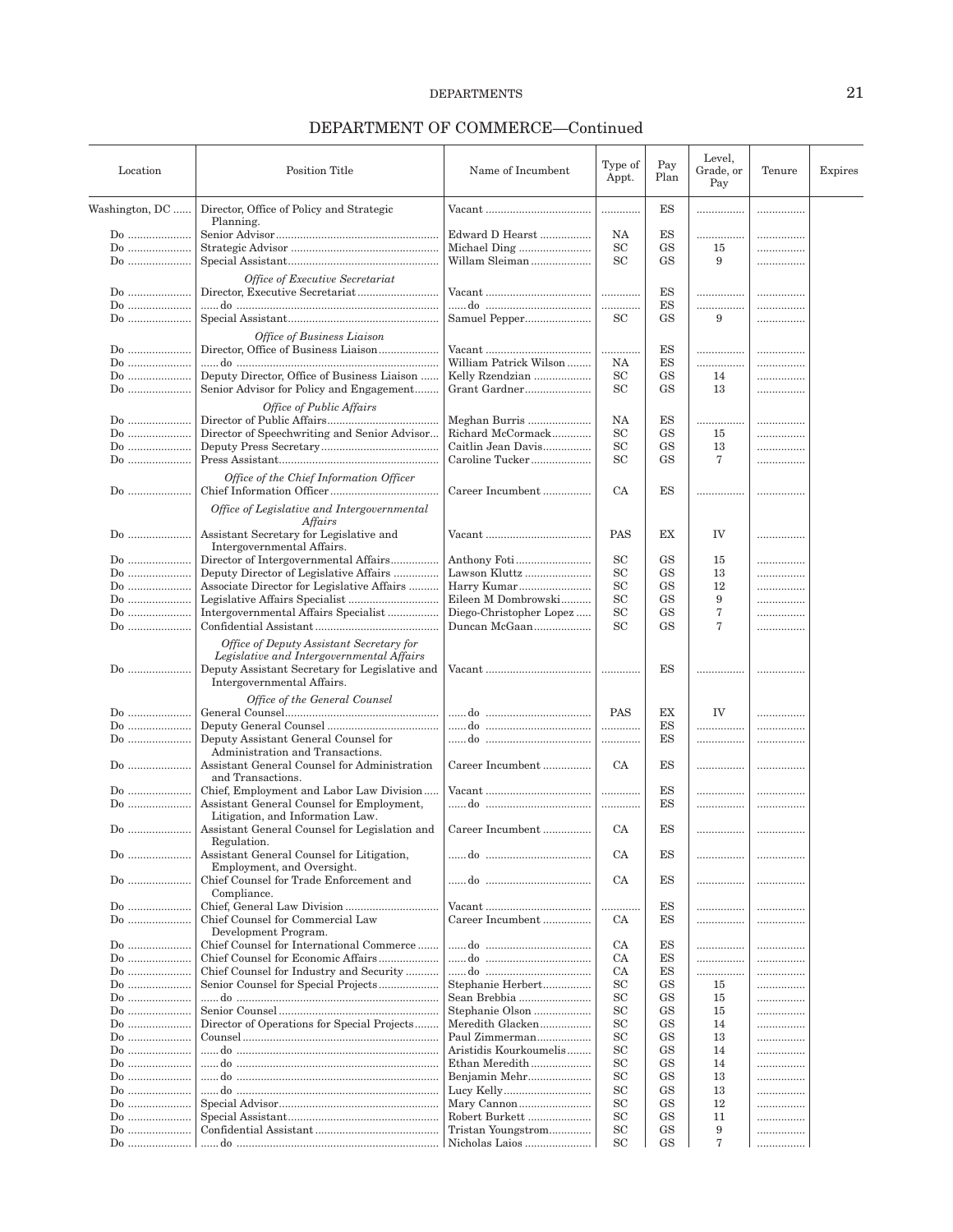| Location                                     | <b>Position Title</b>                                                                                                               | Name of Incumbent   | Type of<br>Appt. | Pay<br>Plan     | Level,<br>Grade, or<br>Pay | Tenure | Expires |
|----------------------------------------------|-------------------------------------------------------------------------------------------------------------------------------------|---------------------|------------------|-----------------|----------------------------|--------|---------|
|                                              | Office of the Chief Finanical Officer and                                                                                           |                     |                  |                 |                            |        |         |
| Washington, DC                               | Assistant Secretary for Administration                                                                                              | Thomas F Gilman     | <b>PAS</b>       | <b>EX</b>       | IV                         |        |         |
|                                              | Chief Financial Officer and Assistant<br>Secretary for Administration.                                                              |                     |                  |                 |                            |        |         |
| Do                                           | Senior Advisor to the Chief Financial Officer                                                                                       |                     |                  | <b>ES</b>       |                            |        |         |
| Do                                           | and Assistant Secretary for Administration.<br>Deputy Assistant Secretary for Intelligence<br>and Security.                         |                     | .                | <b>ES</b>       |                            | .      |         |
| $Do$                                         | Director of Human Resources for Shared<br>Services.                                                                                 |                     | .                | ES              |                            | .      |         |
| Do                                           | Director of Acquisitions for Shared Services                                                                                        |                     | .                | ES              |                            |        |         |
| $Do$                                         | Deputy Project Director, Human Resources<br>Shared Services (Phase III).                                                            |                     | .                | ES              |                            | .      |         |
| Do<br>Do                                     | Senior Advisor for Bureau Relations<br>Chief of Staff to the Chief Financial Officer<br>and Assistant Secretary for Administration. | Kevin Preskenis     | .<br><b>SC</b>   | ES<br><b>GS</b> | .<br>15                    | .<br>  |         |
| Do                                           |                                                                                                                                     | Katherine Kline     | <b>SC</b>        | GS              | 9                          |        |         |
| $Do$                                         |                                                                                                                                     | Caroline Zuchold    | <b>SC</b>        | <b>GS</b>       | 7                          | .      |         |
| Do                                           | OFFICE OF THE DEPUTY CHIEF<br>FINANCIAL OFFICER FOR FINANCIAL<br><b>MANAGEMENT</b><br>Director, Financial Management Systems        | Career Incumbent    | <b>CA</b>        | ES              | .                          | .      |         |
|                                              | <b>OFFICE OF PRIVACY AND OPEN</b><br><b>GOVERNMENT</b>                                                                              |                     |                  |                 |                            |        |         |
| Do                                           | Chief Privacy Officer and Director of Open<br>Government.                                                                           |                     | CA               | ES              | .                          |        |         |
|                                              | <b>OFFICE OF CIVIL RIGHTS</b>                                                                                                       |                     |                  |                 |                            |        |         |
| Do                                           | OFFICE OF THE DEPUTY ASSISTANT                                                                                                      |                     | <b>CA</b>        | ES              | .                          |        |         |
|                                              | <b>SECRETARY FOR ADMINISTRATION</b>                                                                                                 |                     |                  |                 |                            |        |         |
| Do                                           | Deputy Assistant Secretary for<br>Administration.                                                                                   |                     | <b>CA</b>        | ES              | .                          | .      |         |
| Do                                           | TECHNOLOGY ADMINISTRATION<br>Director Office Air and Space<br>Commercialization and Special Assistant to                            |                     | $\ddotsc$        | ES              |                            |        |         |
|                                              | the Under Secretary.<br><b>ECONOMICS AND STATISTICS</b><br><b>ADMINISTRATION</b>                                                    |                     |                  |                 |                            |        |         |
| $Do$                                         | Deputy Under Secretary for Economic Affairs                                                                                         |                     | .                | ES              | .                          | .      |         |
| $Do$                                         |                                                                                                                                     |                     | .                | ES              |                            | .      |         |
| Do                                           |                                                                                                                                     |                     |                  | ES              |                            | .      |         |
| Do                                           |                                                                                                                                     |                     | .                | ES              |                            |        |         |
|                                              | Office of the Under Secretary for Economic<br>Affairs                                                                               |                     |                  |                 |                            |        |         |
| Do                                           | Under Secretary for Economic Affairs                                                                                                |                     | .<br><b>PAS</b>  | ES<br>EX        | <br>Ш                      |        |         |
| Do<br>$Do$                                   |                                                                                                                                     |                     |                  | ES              |                            | .      |         |
| Do                                           |                                                                                                                                     | Kelsey Kilgore      | <b>SC</b>        | GS              | 9                          | .      |         |
| Suitland, MD                                 | Office of the Director                                                                                                              | Career Incumbent    | CA               | ES              |                            |        |         |
| Washington, DC                               | Office of the Chief Economist                                                                                                       |                     | .                | ES              |                            |        |         |
|                                              | <b>Bureau of the Census</b>                                                                                                         |                     |                  |                 |                            |        |         |
| Do                                           |                                                                                                                                     |                     | .                | ES              |                            |        |         |
| Atlanta, GA                                  | Regional Director, Atlanta Regional Office                                                                                          |                     | .                | ES              |                            |        |         |
| Boston, MA                                   | Regional Director, Boston Regional Office                                                                                           |                     | .                | ES<br>ES        | .                          |        |         |
| Charlotte, NC<br>Chicago, IL                 | Regional Director, Charlotte Regional Office<br>Regional Director, Chicago Regional Office                                          |                     | .<br>.           | ES              | <br>.                      | .      |         |
| Denver, CO                                   | Regional Director, Denver Regional Office                                                                                           |                     | .                | ES              |                            |        |         |
| Detroit, MI                                  | Regional Director, Detroit Regional Office                                                                                          |                     | .                | ES              |                            |        |         |
| Kansas City, MO                              | Regional Director, Kansas City Regional                                                                                             |                     | .                | ES              | .                          |        |         |
|                                              | Office.                                                                                                                             |                     | .                | ES              |                            |        |         |
| Los Angeles, CA<br>New York New<br>York, NY. | Regional Director, Los Angeles Regional Office.<br>Regional Director, New York Regional Office                                      |                     | .                | ES              |                            |        |         |
| Seattle, WA                                  | Regional Director, Seattle Regional Office                                                                                          |                     | .                | ES              |                            |        |         |
|                                              | OFFICE OF THE DIRECTOR                                                                                                              |                     |                  |                 |                            |        |         |
| Suitland, MD                                 |                                                                                                                                     | Steven D Dillingham | PAS              | EX              | IV                         |        |         |
| Do                                           |                                                                                                                                     | Career Incumbent    | <b>CA</b>        | ES              |                            |        |         |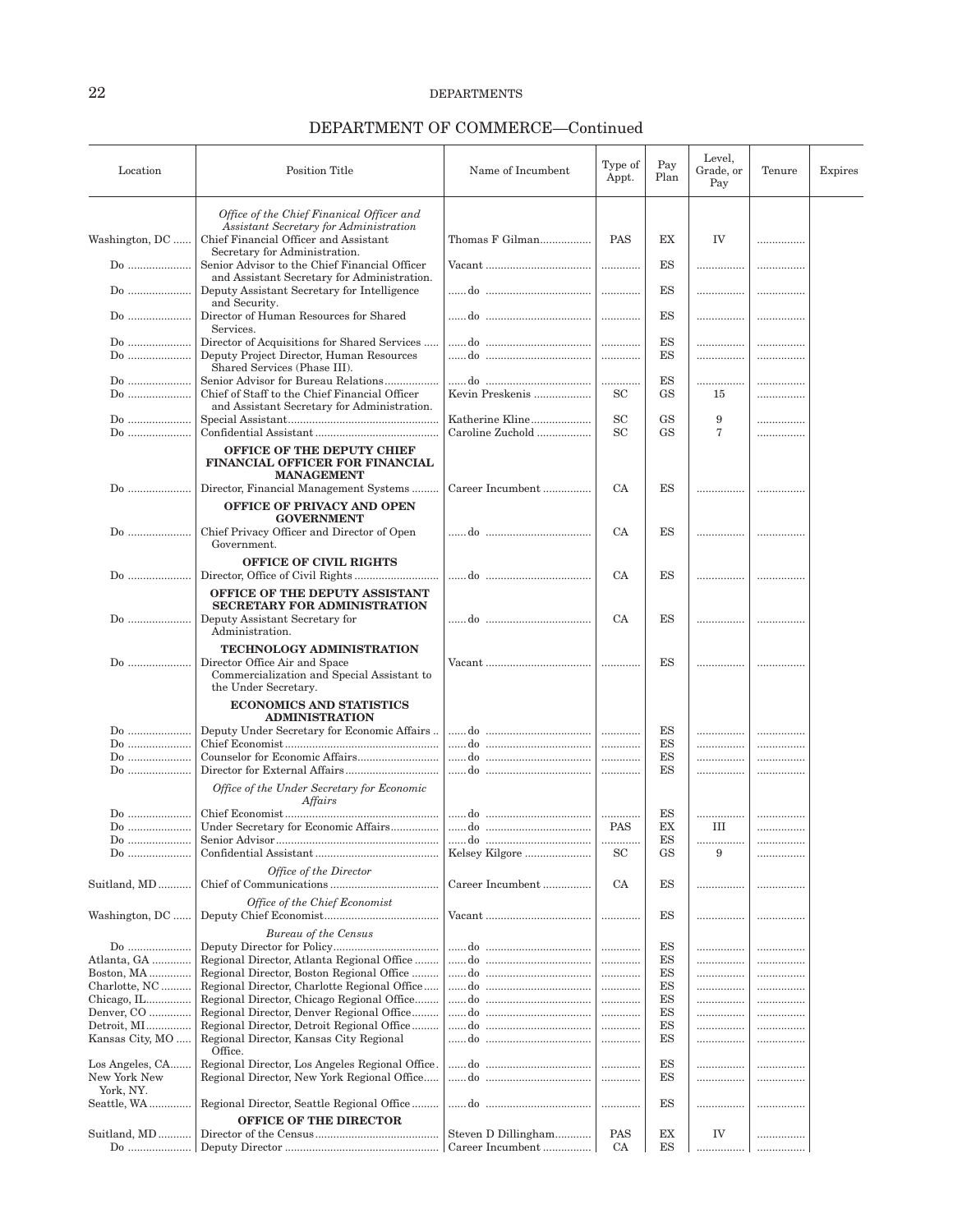| Location         | <b>Position Title</b>                                                                                       | Name of Incumbent       | Type of<br>Appt. | Pay<br>Plan                | Level,<br>Grade, or<br>Pay | Tenure | Expires  |
|------------------|-------------------------------------------------------------------------------------------------------------|-------------------------|------------------|----------------------------|----------------------------|--------|----------|
| Suitland, MD     |                                                                                                             | Career Incumbent        | CA               | ES                         |                            |        |          |
| Do               | Senior Advisor to the Deputy Director                                                                       |                         | CA               | ES                         | <br>                       | <br>   |          |
|                  | Associate Director for Communications                                                                       |                         | NA               | ES                         |                            |        |          |
|                  | Assistant Director for Communications                                                                       |                         |                  | $_{\rm ES}$                | .                          | .      |          |
| Do               |                                                                                                             | Career Incumbent        | CA               |                            |                            |        |          |
| Do               | (Operations and Management).<br>Assistant Director for Communications<br>(Digital, Marketing, and Strategic |                         | CA               | <b>ES</b>                  |                            |        |          |
|                  | Communications).                                                                                            |                         |                  |                            |                            |        |          |
| Do               |                                                                                                             |                         | <b>SC</b>        | <b>GS</b>                  | 15                         | .      |          |
| Do               |                                                                                                             |                         | <b>SC</b>        | <b>GS</b>                  | 15                         |        |          |
|                  | <b>Associate Director for Field Operations</b>                                                              |                         |                  |                            |                            |        |          |
| Atlanta, GA      |                                                                                                             | George Grandy Jr.       | TA               | ES                         |                            |        | 01/06/21 |
| Chicago, IL      |                                                                                                             | Marilyn Sanders         | TA               | $_{\rm ES}$                |                            | .      | 01/06/21 |
| Dallas, TX       | Regional Director, Dallas Regional Office                                                                   |                         | .                | ES                         |                            | .      |          |
| Denver, CO       |                                                                                                             |                         | TA               | ES                         |                            | .      | 01/06/21 |
| Los Angeles, CA  |                                                                                                             |                         | TA               | $_{\rm ES}$                |                            | .      | 04/28/21 |
| Do               |                                                                                                             | James T Christy         | TA               | $_{\rm ES}$                |                            | .      | 01/06/21 |
| New York, NY     |                                                                                                             | Jeff Behler             | TA               | $_{\rm ES}$                | .                          |        | 01/06/21 |
| Philadelphia, PA | Regional Director, Philadelphia Regional                                                                    |                         |                  | $_{\rm ES}$                | .                          |        |          |
|                  | Office.                                                                                                     |                         |                  |                            |                            |        |          |
| Do               | Regional Director, Philadelphia                                                                             | Fernando E Armstrong    | TA               | <b>ES</b>                  |                            |        | 01/06/21 |
|                  | <b>BUREAU OF INDUSTRY AND SECURITY</b>                                                                      |                         |                  |                            |                            |        |          |
| Washington, DC   | Under Secretary of Commerce for Industry<br>and Security.                                                   |                         | PAS              | EX                         | III                        | .      |          |
| $Do$             | Deputy Under Secretary for Industry and<br>Security.                                                        | Cordell Hull            | <b>NA</b>        | ES                         | .                          | .      |          |
| $Do$             | Chief of Staff for Bureau of Industry and<br>Security.                                                      | Prentiss Lee Smith Jr.  | <b>NA</b>        | ES                         |                            | .      |          |
| Do               | Director of Congressional and Public Affairs                                                                | Michael Cys             | <b>SC</b>        | <b>GS</b>                  | 15                         |        |          |
| Do               |                                                                                                             | Anne C Teague           | <b>SC</b>        | GS                         | 12                         |        |          |
| $Do$             |                                                                                                             | Donna Ganoe             | <b>SC</b>        | <b>GS</b>                  | 14                         |        |          |
|                  | OFFICE OF THE ASSISTANT<br><b>SECRETARY FOR EXPORT</b><br><b>ENFORCEMENT</b>                                |                         |                  |                            |                            |        |          |
| Do               | Assistant Secretary for Export Enforcement                                                                  |                         | PAS              | EX                         | IV                         |        |          |
| Do               | Assistant Secretary for Export Administration.                                                              | Richard Ashooh          | <b>PAS</b>       | $\mathop{\rm EX}\nolimits$ | <b>IV</b>                  |        |          |
| Do               | Deputy Assistant Secretary for Export                                                                       | Career Incumbent        | CA               | $_{\rm ES}$                | .                          | .      |          |
| $Do$             | Administration.<br>Director, Office of Nonproliferation and Treaty<br>Compliance.                           |                         | CA               | ES                         | .                          | .      |          |
| $Do$             | Director Office of Exporter Services                                                                        |                         | CA               | $_{\rm ES}$                |                            |        |          |
| Do               | Director, Office of National Strategic and                                                                  |                         | CA               | ES                         | <br>                       | .<br>  |          |
|                  | Technology Transfer Controls.                                                                               |                         |                  |                            |                            |        |          |
| $Do$             | Director, Office of Strategic Industries and<br>Economic Security.                                          |                         | .                | ES                         |                            |        |          |
| Do               |                                                                                                             | Jessica Curyto          | <b>SC</b>        | <b>GS</b>                  | 14                         | .      |          |
|                  | <b>ECONOMIC DEVELOPMENT</b><br><b>ADMINISTRATION</b>                                                        |                         |                  |                            |                            |        |          |
| Do               |                                                                                                             | Dana Gartzke            | NA               | ES                         |                            |        |          |
| Do               | Director of Recovery Communications                                                                         | Lauren Elizabeth Gorey  | NA               | ES                         | .                          |        |          |
|                  | Office of the Assistant Secretary for Economic<br>Development                                               |                         |                  |                            |                            |        |          |
| $Do$             | Assistant Secretary of Commerce for Economic<br>Development.                                                | John Calvin Fleming Jr. | PAS              | EX                         | IV                         | .      |          |
| $Do$             |                                                                                                             | Randall Gentry          | <b>SC</b>        | <b>GS</b>                  | 15                         | .      |          |
| Do               |                                                                                                             | Clayton Tufts           | $_{\rm SC}$      | GS                         | 12                         |        |          |
| Do               |                                                                                                             | Joel Frushone           | <b>SC</b>        | <b>GS</b>                  | 15                         |        |          |
|                  | Office of the Deputy Assistant Secretary                                                                    |                         |                  |                            |                            |        |          |
| $Do$             | Deputy Assistant Secretary for Economic<br>Development.                                                     | Career Incumbent        | CA               | ES                         |                            | .      |          |
| Do               |                                                                                                             | Mary Hoernig            | <b>SC</b>        | <b>GS</b>                  | 11                         | .      |          |
|                  | Office of Regional Affairs<br>Deputy Assistant Secretary for Regional<br>Affairs.                           |                         |                  | ES                         |                            | .      |          |
| Philadelphia, PA | Philadelphia Regional Office                                                                                | Career Incumbent        | CA               | ES                         |                            |        |          |
|                  | Chicago Regional Office                                                                                     |                         |                  |                            |                            |        |          |
|                  |                                                                                                             |                         |                  | ES                         |                            |        |          |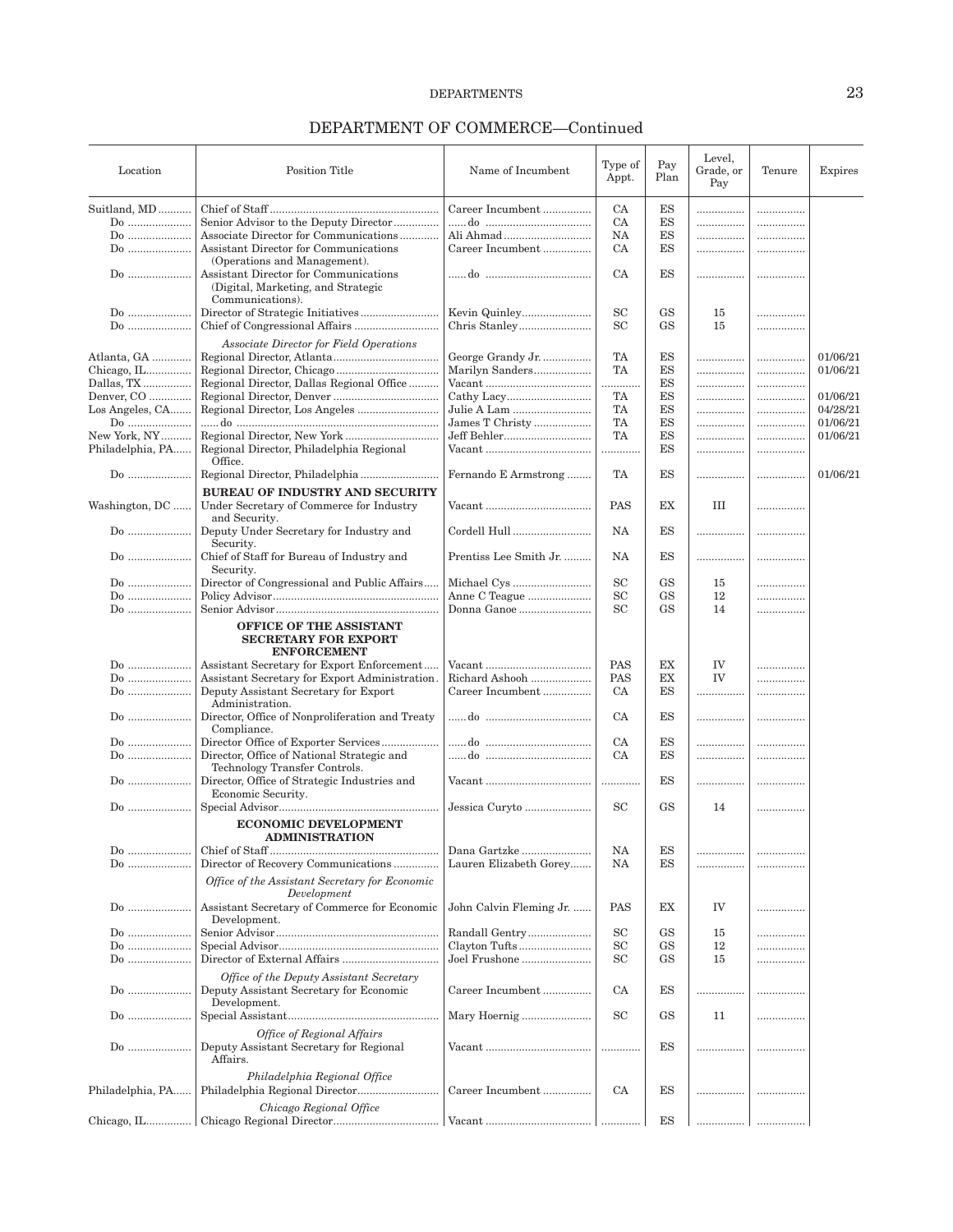| Location       | <b>Position Title</b>                                                                                        | Name of Incumbent                                        | Type of<br>Appt. | Pay<br>Plan | Level,<br>Grade, or<br>Pay | Tenure | Expires |
|----------------|--------------------------------------------------------------------------------------------------------------|----------------------------------------------------------|------------------|-------------|----------------------------|--------|---------|
|                | Austin Regional Office                                                                                       |                                                          |                  |             |                            |        |         |
| Austin, TX     |                                                                                                              | Career Incumbent                                         | CA               | ES          |                            |        |         |
| Atlanta, GA    | Atlanta Regional Office                                                                                      |                                                          | CA               | ES          |                            |        |         |
| Seattle, WA    | Seattle Regional Office                                                                                      |                                                          | <b>CA</b>        | ES          | .                          |        |         |
|                | Denver Regional Office                                                                                       |                                                          |                  |             |                            |        |         |
| Denver, CO     | <b>INTERNATIONAL TRADE</b>                                                                                   |                                                          | CA               | ES          |                            |        |         |
| Washington, DC | <b>ADMINISTRATION</b><br>Deputy Chief of Staff for Strategic Initiatives                                     |                                                          | .                | ES          | .                          | .      |         |
| Do             | Executive Director for Europe                                                                                |                                                          | .                | ES          | .                          | .      |         |
| Do             | Senior Advisor for Administrative<br>Modernization.                                                          | Career Incumbent                                         | CA               | ES          | .                          |        |         |
| Do             |                                                                                                              | Bradley Mckinney                                         | <b>SC</b>        | <b>GS</b>   | 15                         |        |         |
| $Do$           | Director, Office of Legislative Affairs                                                                      | Alexander Stoddard                                       | <b>SC</b>        | <b>GS</b>   | 15                         | .      |         |
| Do             |                                                                                                              | Austin James Sprenger                                    | <b>SC</b>        | <b>GS</b>   | 11                         | .      |         |
|                | OFFICE OF UNDER SECRETARY                                                                                    |                                                          |                  |             |                            |        |         |
| $Do$           | Under Secretary Oceans and Atmosphere<br>(Administrator National Oceanic and<br>Atmospheric Administration). | Vacant                                                   | PAS              | EX          | III                        |        |         |
| $Do$           | Assistant Secretary of Commerce for Oceans<br>and Atmosphere.                                                | Timothy Gallaudet                                        | <b>PAS</b>       | <b>EX</b>   | IV                         | .      |         |
| Do             | Assistant Secretary of Commerce for<br>Environmental Observation and Prediction.                             | Neil A Jacobs                                            | PAS              | EX          | IV                         |        |         |
|                |                                                                                                              |                                                          | <b>PA</b>        | EX          | V                          |        |         |
| $Do$           | Deputy Chief of Staff and Senior Advisor                                                                     | Julie Roberts                                            | NA               | ES          | .                          |        |         |
| $Do$           |                                                                                                              |                                                          | .                | ES          | .                          |        |         |
| Do             | Director of Policy/Senior Policy Advisor                                                                     |                                                          |                  | ES          |                            |        |         |
| Seattle, WA    | Senior Advisor to the Under Secretary<br>National Oceanic Atmospheric<br>Administration.                     |                                                          | .                | ES          |                            |        |         |
| Washington, DC | Senior Advisor on Climate to the Under<br>Secretary.                                                         |                                                          | .                | <b>ES</b>   |                            | .      |         |
| Do             |                                                                                                              |                                                          | .                | ES          | .                          | .      |         |
| Do             | Deputy Director, Office of Communications                                                                    | Career Incumbent                                         | CA               | ES          | .                          | .      |         |
| Do             | Deputy Assistant Secretary for International<br>Fisheries.                                                   | Andrew Lawler                                            | NA               | ES          |                            |        |         |
| $Do$           | Chief of Staff for National Oceanic and<br>Atmospheric Administration.                                       | Stuart Levenbach                                         | NA               | ES          | .                          |        |         |
| Do             |                                                                                                              | Taylor Jordan                                            | <b>SC</b>        | <b>GS</b>   | 15                         |        |         |
| $Do$           |                                                                                                              | Erik Noble                                               | <b>SC</b>        | <b>GS</b>   | 15                         | .      |         |
| Do             |                                                                                                              | Brandon Elsner                                           | SC               | <b>GS</b>   | 13                         |        |         |
| Do             | <b>OFFICE OF THE DEPUTY UNDER</b>                                                                            | Nicholas Flocken                                         | <b>SC</b>        | <b>GS</b>   | 13                         |        |         |
| Do             | <b>SECRETARY</b><br>Deputy Under Secretary for International                                                 | ${\it Joseph}$ C ${\it Semsar}\dots\dots\dots\dots\dots$ | NA               | ЕS          | .                          | .      |         |
| $Do$           | Trade.                                                                                                       | Career Incumbent                                         | CA               | ES          | .                          | .      |         |
|                | Assistant Secretary for Enforcement and<br>Compliance                                                        |                                                          |                  |             |                            |        |         |
| Do             | Assistant Secretary for Enforcement and<br>Compliance.                                                       | Jeffrey Kessler                                          | <b>PAS</b>       | ЕX          | IV                         |        |         |
|                | Deputy Assistant Secretary for Enforcement<br>and Compliance.                                                |                                                          | .                | ES          |                            |        |         |
| Do             |                                                                                                              | Alex Rankin                                              | <b>SC</b>        | <b>GS</b>   | 11                         | .      |         |
|                | Deputy Assistant Secretary for AD/CVD<br><i><b>Operations</b></i>                                            |                                                          |                  |             |                            |        |         |
| Do             | Deputy Assistant Secretary for Antidumping<br>and Countervailing Duty Operations.                            | Career Incumbent                                         | CA               | ES          |                            |        |         |
|                | Deputy Assistant Secretary for Policy and<br>Negotiations                                                    |                                                          |                  |             |                            |        |         |
| Do<br>Do       | Deputy Assistant Secretary for Policy and                                                                    | Vacant                                                   | CA<br>.          | ES<br>ES    | .<br>                      | .      |         |
| $Do$           | Negotiations.<br><b>Executive Director for Trade Agreements</b>                                              | Career Incumbent                                         | <b>CA</b>        | ES          |                            |        |         |
|                | Policy and Negotiations.                                                                                     |                                                          |                  |             |                            |        |         |
|                | Assistant Secretary for Industry and Analysis                                                                |                                                          |                  |             |                            |        |         |
| $Do$           | Assistant Secretary for Industry and Analysis   Nazakhtar Nikakhtar                                          |                                                          | <b>PAS</b>       | EX          | IV                         |        |         |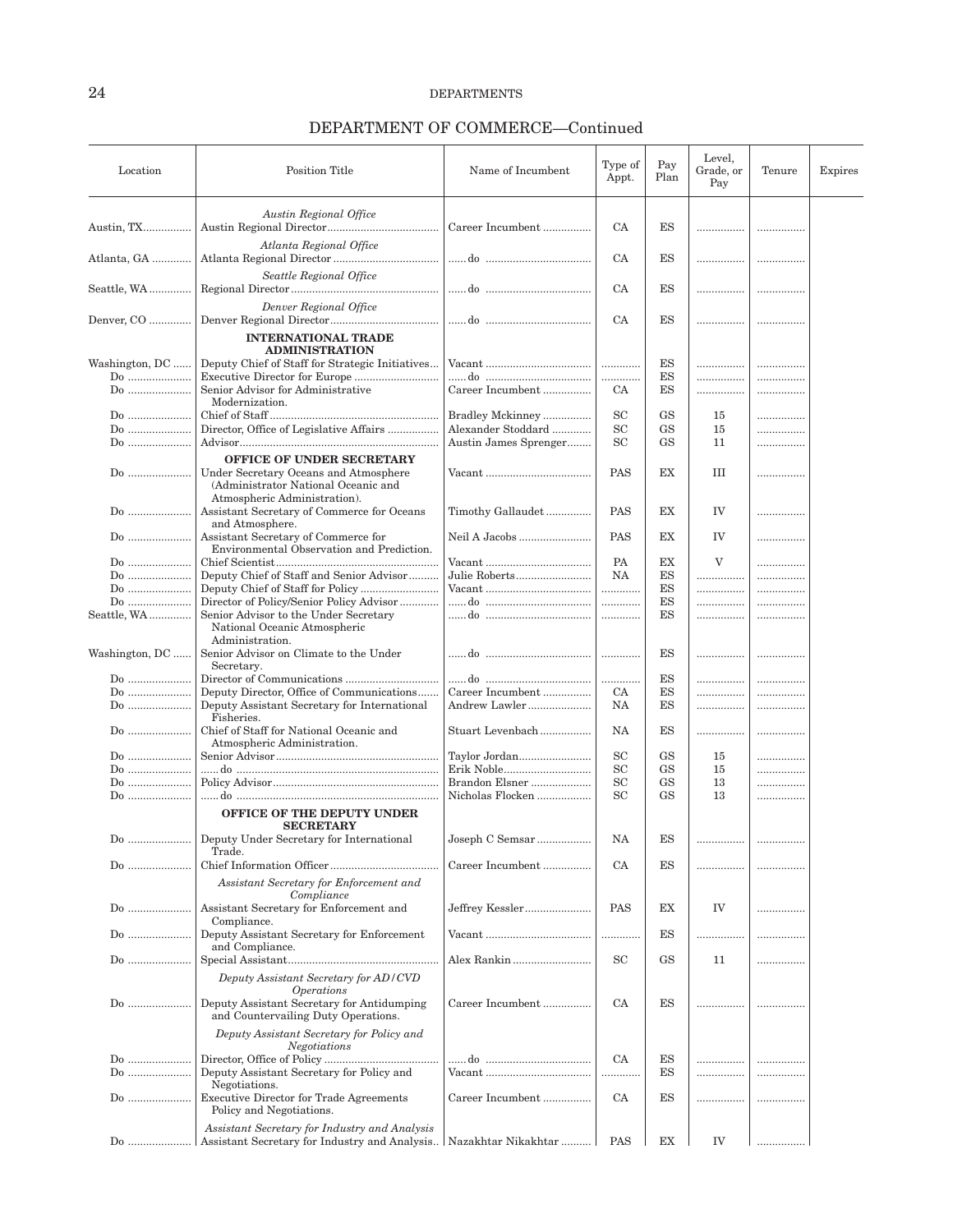| Location       | <b>Position Title</b>                                                                                                                                                     | Name of Incumbent       | Type of<br>Appt. | Pay<br>Plan            | Level,<br>Grade, or<br>Pay | Tenure | Expires |
|----------------|---------------------------------------------------------------------------------------------------------------------------------------------------------------------------|-------------------------|------------------|------------------------|----------------------------|--------|---------|
| Washington, DC | Deputy Assistant Secretary for Industry and                                                                                                                               | Career Incumbent        | CA               | ES                     | .                          | .      |         |
|                | Analysis.                                                                                                                                                                 |                         |                  |                        |                            |        |         |
| Do             | Deputy Assistant Secretary for Manufacturing.                                                                                                                             | Brian Lenihan           | NA               | ES                     |                            | .      |         |
|                |                                                                                                                                                                           |                         |                  |                        |                            |        |         |
| $Do$           | Deputy Assistant Secretary for Services                                                                                                                                   |                         | .                | $_{\rm ES}$            |                            | .      |         |
| Do             |                                                                                                                                                                           |                         |                  | ES                     |                            |        |         |
| Do             | Deputy Assistant Secretary for Europe                                                                                                                                     | Career Incumbent        | CA               | ES                     | .                          |        |         |
| Do             | Executive Director, Office of Trade Programs                                                                                                                              |                         | .                | ES                     |                            |        |         |
|                | and Strategic Partnerships.                                                                                                                                               |                         |                  |                        |                            |        |         |
| $Do$           | Director, Office of Supply Chain, Professional<br>and Business Service.                                                                                                   |                         | .                | ES                     | .                          | .      |         |
| Do             | Deputy Chief of Staff for Bureau of Industry<br>and Security.                                                                                                             |                         |                  | ES                     | .                          |        |         |
| Do             | Senior Director for Industry and Analysis                                                                                                                                 | James Sullivan Jr       | NA               | ES                     | .                          |        |         |
| Do             | Director, Office of Industry Engagement                                                                                                                                   | Kirt Gallatin           | <b>SC</b>        | <b>GS</b>              | 15                         | .      |         |
| $Do$           |                                                                                                                                                                           | Jane Kotlarski          | SC               | <b>GS</b>              | 15                         |        |         |
| Do             |                                                                                                                                                                           | Christopher Moritz      | <b>SC</b>        | <b>GS</b>              | 15                         |        |         |
|                |                                                                                                                                                                           |                         |                  |                        |                            | .      |         |
|                | Deputy Assistant Secretary for Textiles and<br>Apparel                                                                                                                    |                         |                  |                        |                            |        |         |
| Do             | Deputy Assistant Secretary for Textiles,<br>Consumer Goods, and Materials.                                                                                                | Lloyd Wood III          | NA               | ES                     | .                          | .      |         |
|                | Deputy Assistant Secretary for Trade, Policy<br>and Analysis                                                                                                              |                         |                  |                        |                            |        |         |
| Do             | Director, Office of Trade and Economic<br>Analysis.                                                                                                                       | Career Incumbent        | CA               | ES                     |                            | .      |         |
| $Do$           | Deputy Assistant Secretary for Trade Policy<br>and Analysis.                                                                                                              |                         | CA               | ES                     | .                          |        |         |
| Do             | NATIONAL TRAVEL AND TOURISM<br><b>OFFICE</b><br>Deputy Assistant Secretary and Executive<br>Director.                                                                     |                         | NA               | ES                     |                            |        |         |
| Do             | DIRECTOR GENERAL OF THE U.S. AND<br><b>FOREIGN COMERCIAL SERVICE AND</b><br>ASSISTANT SECRETARY FOR GLOBAL<br><b>MARKETS</b><br>Director General of the United States and |                         | PAS              | EX                     | IV                         |        |         |
|                | Foreign Commercial Service and Assistant<br>Secretary for Global Markets.                                                                                                 |                         |                  |                        |                            |        |         |
| Do             | Senior Advisor for Trade Initiatives<br>Implementation.                                                                                                                   |                         |                  | ES                     | .                          | .      |         |
| Do             | Deputy Assistant Secretary for Global<br>Markets.                                                                                                                         | Career Incumbent        | CA               | ES                     |                            | .      |         |
| Do             |                                                                                                                                                                           |                         | .                | ES                     | .                          |        |         |
| Do             | Senior Advisor for U.S. and Foreign<br>Commercial Service.                                                                                                                | Sally Leach             | SС               | <b>GS</b>              | 14                         | .      |         |
| $Do$           | Senior Advisor and Director of Outreach                                                                                                                                   | Steven Meyers           | SC               | GS                     | 15                         |        |         |
|                |                                                                                                                                                                           |                         |                  |                        |                            |        |         |
| Do             | Senior Advisor for External Affairs                                                                                                                                       | Kelly Ilagan            | SC               | <b>GS</b>              | 13                         |        |         |
| $Do$           |                                                                                                                                                                           | Jonathan David Lang     | SC               | <b>GS</b>              | 15                         |        |         |
| Do             |                                                                                                                                                                           | Ned Rauch-Mannino       | SC               | $\mathbf{G}\mathbf{S}$ | 15                         |        |         |
| Do             |                                                                                                                                                                           | John M. Cooney III      | NA               | ES                     | .                          | .      |         |
|                | Deputy Assistant Secretary for U.S. Field                                                                                                                                 |                         |                  |                        |                            |        |         |
| Do             | Deputy Assistant Secretary for U.S. Field                                                                                                                                 | Ana Maria Guevara       | NA               | ES                     |                            |        |         |
| $Do$           |                                                                                                                                                                           | Career Incumbent        | CA               | ES                     | .                          |        |         |
| $Do$           | Advocacy Center                                                                                                                                                           | Jose Cunningham         | NA               | ES                     | .                          |        |         |
|                | Deputy Assistant Secretary for Western                                                                                                                                    |                         |                  |                        |                            |        |         |
| $Do$           | Hemisphere<br>Deputy Assistant Secretary for Western<br>Hemisphere.                                                                                                       | Career Incumbent        | CA               | ES                     |                            |        |         |
|                | Deputy Assistant Secretary for Asia                                                                                                                                       |                         |                  |                        |                            |        |         |
| $Do$           | Deputy Assistant Secretary for Europe                                                                                                                                     |                         | CA               | ES                     |                            |        |         |
| Do             | Executive Director for Europe                                                                                                                                             |                         |                  | ES                     |                            |        |         |
| Do             | Deputy Assistant Secretary for Middle East<br>and Africa.                                                                                                                 |                         | .<br>.           | ES                     | .<br>.                     |        |         |
|                | Assistant Secretary and Director General for<br>United States and Foreign Commercial Service                                                                              |                         |                  |                        |                            |        |         |
|                |                                                                                                                                                                           |                         |                  |                        |                            |        |         |
| Do             |                                                                                                                                                                           | Barbara Yankasky-Norton | <b>SC</b>        | <b>GS</b>              | 14                         |        |         |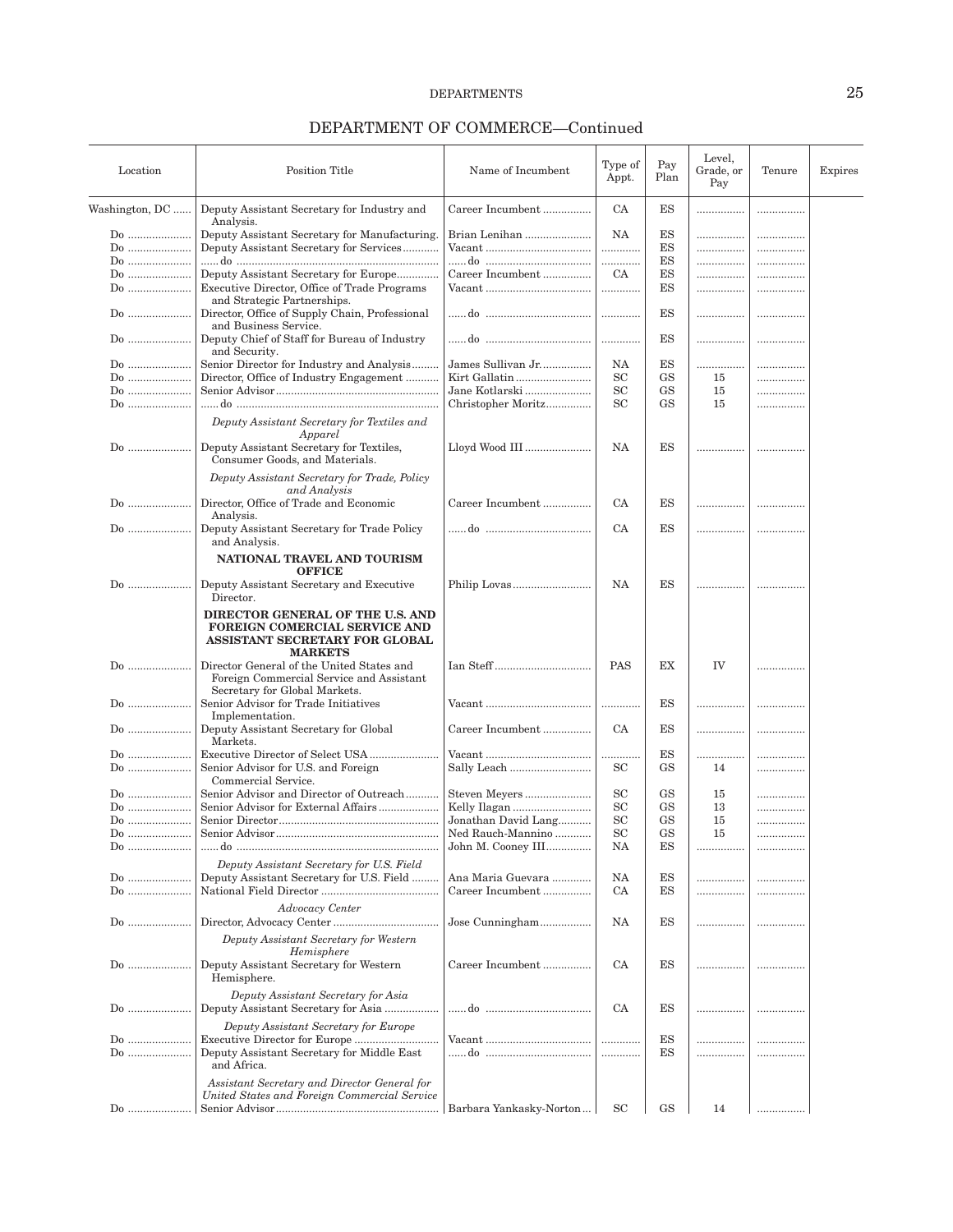| Location          | <b>Position Title</b>                                                               | Name of Incumbent        | Type of<br>Appt. | Pay<br>Plan | Level,<br>Grade, or<br>Pay | Tenure | Expires |
|-------------------|-------------------------------------------------------------------------------------|--------------------------|------------------|-------------|----------------------------|--------|---------|
|                   | MINORITY BUSINESS DEVELOPMENT                                                       |                          |                  |             |                            |        |         |
|                   | <b>AGENCY</b>                                                                       |                          |                  |             |                            |        |         |
| Washington, DC    | Associate Director of Whiaapi                                                       |                          | $_{\rm SC}$      | GS          | 12                         | .      |         |
| $Do$              |                                                                                     | Yu-Ting Tina Wei Smith   | SC               | <b>GS</b>   | 12                         | .      |         |
| Do                |                                                                                     |                          | $_{\rm SC}$      | <b>GS</b>   | 15                         |        |         |
| Do                |                                                                                     | Ashley R. Morgan         | SC               | <b>GS</b>   | 9                          | .      |         |
| Do                |                                                                                     |                          | SC               | <b>GS</b>   | 9                          |        |         |
| $Do$              |                                                                                     | Melanee Thomas           | SC               | <b>GS</b>   | 9                          |        |         |
|                   | OFFICE OF THE UNDER SECRETARY<br>OF COMMERCE FOR STANDARDS AND<br><b>TECHNOLOGY</b> |                          |                  |             |                            |        |         |
| Gaithersburg, MD  | Under Secretary of Commerce for Standards<br>and Technology.                        |                          | PAS              | EX          | IV                         | .      |         |
|                   | <b>OFFICE OF TECHNOLOGY POLICY</b>                                                  |                          |                  |             |                            |        |         |
| Washington, DC    | Deputy Assistant Secretary for Technology                                           |                          |                  | ES          | .                          |        |         |
|                   | Policy.                                                                             |                          |                  |             |                            |        |         |
|                   | <b>OFFICE OF THE DIRECTOR</b>                                                       |                          |                  |             |                            |        |         |
| Bethesda, MD      | Director, National Technical Information                                            | Career Incumbent         | <b>CA</b>        | ES          | .                          |        |         |
|                   | Service.                                                                            |                          |                  |             |                            |        |         |
| Washington, DC    | National Director, Minority Business                                                |                          | .                | <b>ES</b>   |                            |        |         |
|                   | Development Agency.                                                                 |                          |                  |             |                            |        |         |
| $Do$              | Deputy Director, Minority Business                                                  | David John Byrd          | NA               | ES          |                            |        |         |
|                   | Development Agency.                                                                 |                          |                  |             |                            |        |         |
| Do                |                                                                                     |                          |                  | <b>ES</b>   | .                          | .      |         |
|                   | NATIONAL OCEANIC AND                                                                |                          |                  |             |                            |        |         |
|                   | ATMOSPHERIC ADMINISTRATION                                                          |                          |                  |             |                            |        |         |
| Silver Spring, MD | Senior Advisor for Human Resources                                                  |                          | .                | ES          | .                          |        |         |
| Do                |                                                                                     |                          | .                | ES          | .                          |        |         |
|                   | OFFICE OF THE UNDER SECRETARY                                                       |                          |                  |             |                            |        |         |
| Washington, DC    | Under Secretary for International Trade                                             |                          | <b>PAS</b>       | EX          | Ш                          |        |         |
| $Do$              |                                                                                     | Peter Barrett            | NA               | ES          |                            |        |         |
| $Do$              | Chief of Staff for International Trade                                              |                          | .                | ES          |                            |        |         |
|                   | Administration.                                                                     |                          |                  |             |                            |        |         |
| $Do$              |                                                                                     | Joseph A Laroski Jr      | NA               | ES          | .                          | .      |         |
| Do                |                                                                                     |                          | .                | ES          |                            |        |         |
| Do                | Senior Advisor to the Chief of Staff for                                            | Dina Beaumont            | <b>SC</b>        | <b>GS</b>   | 15                         |        |         |
|                   | International Trade Administration.                                                 |                          |                  |             |                            |        |         |
| $Do$              |                                                                                     | Vanessa Ambrosini        | <b>SC</b>        | GS          | 13                         | .      |         |
| Do                |                                                                                     | Christina Delgado        | SC               | <b>GS</b>   | 12                         |        |         |
|                   | <b>OFFICE OF LEGISLATIVE AFFAIRS</b>                                                |                          |                  |             |                            |        |         |
| $Do$              | Director of Legislative Affairs                                                     |                          |                  | ES          |                            |        |         |
|                   | <b>OFFICE OF DEPUTY UNDER</b><br><b>SECRETARY</b>                                   |                          |                  |             |                            |        |         |
| $Do$              | Deputy Under Secretary for Operations                                               | Career Incumbent         | CA               | ES          | .                          |        |         |
| Do                | Assistant Administrator, Office of Program                                          |                          |                  | ES          | .                          |        |         |
|                   | Planning and Integration.                                                           |                          |                  |             |                            |        |         |
|                   | <b>OFFICE OF GENERAL COUNSEL</b>                                                    |                          |                  |             |                            |        |         |
| Do                |                                                                                     | John Seely Luce Jr.      | NA               | ES          |                            |        |         |
| Silver Spring, MD |                                                                                     | Career Incumbent         | <b>CA</b>        | ES          |                            | .      |         |
| Washington, DC    | Associate Deputy General Counsel                                                    |                          | <b>CA</b>        | ES          | .                          |        |         |
| $Do$              | Assistant General Counsel for Fisheries                                             |                          | <b>CA</b>        | ES          |                            |        |         |
| $Do$              |                                                                                     |                          | .                | ES          | .                          |        |         |
|                   | DEPUTY GENERAL COUNSEL FOR<br>ATMOSPHERIC AND OCEAN RESEARCH<br><b>AND SERVICES</b> |                          |                  |             |                            |        |         |
| Do                | Deputy General Counsel for Atmospheric and<br>Ocean Research and Services.          | Career Incumbent         | <b>CA</b>        | ES          |                            |        |         |
|                   | OFFICE OF PROGRAM EVALUATION<br>AND RISK MANAGEMENT                                 |                          |                  |             |                            |        |         |
| Do                | Director for Program Evaluation and Risk<br>Management.                             |                          | .                | ES          |                            |        |         |
|                   | <b>NATIONAL MARINE FISHERIES</b><br><b>SERVICE</b>                                  |                          |                  |             |                            |        |         |
| Silver Spring, MD | Director, International Affairs and Seafood<br>Inspection.                          | Career Incumbent         | CA               | ES          | .                          |        |         |
| Do                | Deputy Assistant Administrator for Regulatory<br>Programs.                          |                          | CA               | ES          | .                          |        |         |
| Do                | Assistant Administrator for Marine Fisheries                                        | Christopher Wayne Oliver | NA               | ES          | .                          |        |         |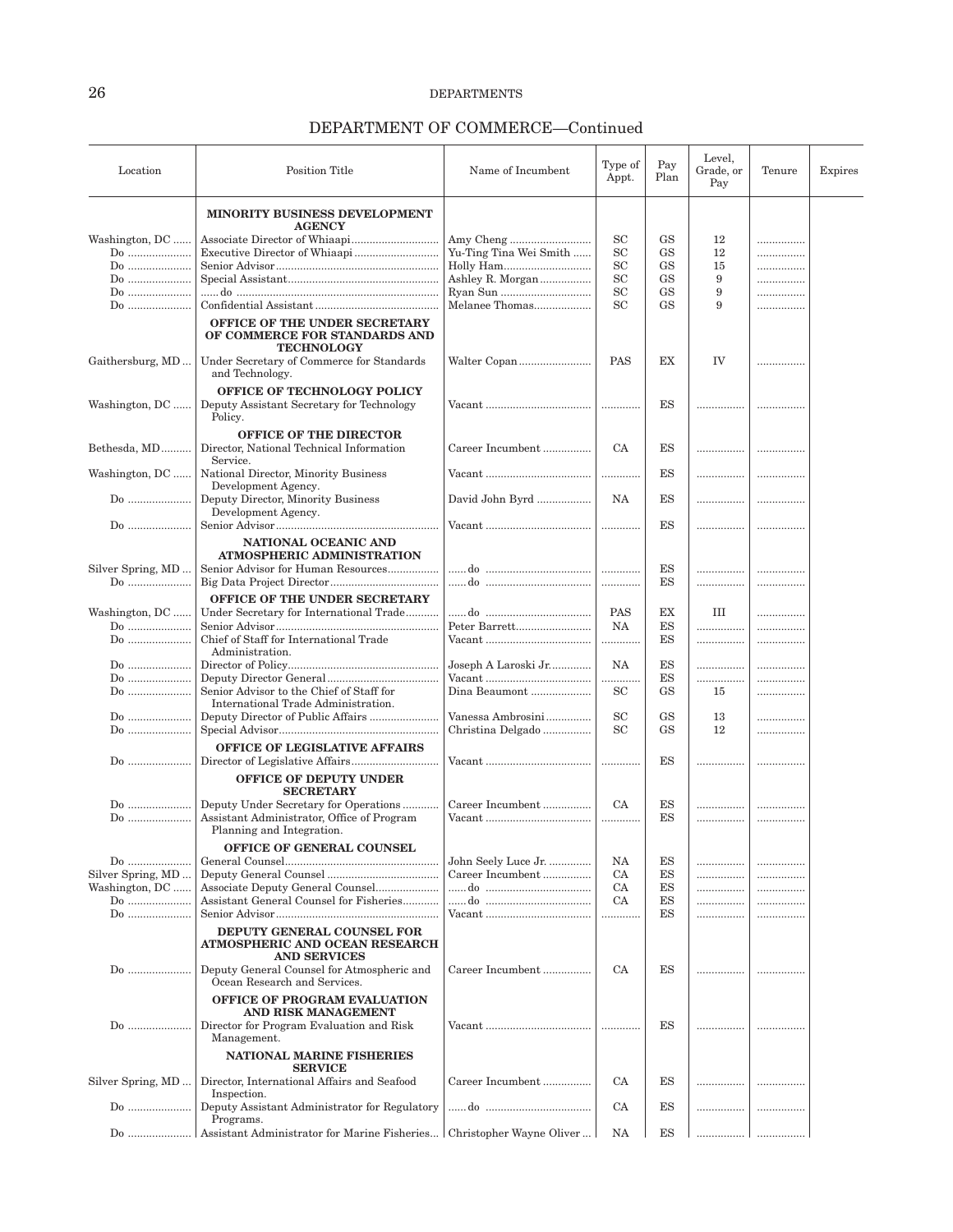| Location                          | <b>Position Title</b>                                                                                                                                | Name of Incumbent          | Type of<br>Appt. | Pay<br>Plan | Level,<br>Grade, or<br>Pay | Tenure | Expires |
|-----------------------------------|------------------------------------------------------------------------------------------------------------------------------------------------------|----------------------------|------------------|-------------|----------------------------|--------|---------|
|                                   | Northwest Region, National Marine Fisheries                                                                                                          |                            |                  |             |                            |        |         |
| Seattle, WA                       | Service<br>Regional Administator Northwest Region                                                                                                    |                            |                  | ES          |                            |        |         |
| Washington, DC                    | <b>Office of Protected Resources</b><br>Director Office of Protected Resources                                                                       | Career Incumbent           | СA               | ES          |                            |        |         |
| Do                                | National Ocean Service<br>Assistant Administrator for Ocean Services<br>and Coastal Zone Management.                                                 | Vacant                     |                  | ES          |                            |        |         |
| Silver Spring, MD                 | <b>Office of National Marine Sanctuaries</b><br>Director, Office of National Marine<br>Sanctuaries.                                                  | Career Incumbent           | <b>CA</b>        | ES          |                            |        |         |
|                                   | Office of Assistant Administrator, Ocean and<br>Atmospheric Research                                                                                 |                            |                  |             |                            |        |         |
| Rockville, MD<br>Washington, DC   | Assistant Administrator for Oceanic and<br>Atmospheric Research.                                                                                     | Vacant<br>Career Incumbent | .<br>CA          | ES<br>ES    | .<br>                      |        |         |
| Silver Spring, MD                 | Deputy Assistant Administrator for Programs<br>and Administration.                                                                                   |                            | <b>CA</b>        | ES          | .                          |        |         |
|                                   | Office of the Assistant Administrator for<br><b>Weather Services</b>                                                                                 |                            |                  |             |                            |        |         |
| $Do$<br>Washington, DC            | Assistant Administrator for Weather Services<br>Deputy Assistant Administrator for Weather<br>Services.                                              |                            | CA<br>CA         | ES<br>ES    |                            |        |         |
| Do                                | Office - Federal Coordinator - Meteorology                                                                                                           | Rose Stevens               | SC               | <b>GS</b>   | 7                          |        |         |
| Suitland, MD                      | Office of Satellite and Product Operations<br>Director, Office of Satellite and Product<br>Operations.                                               | Career Incumbent           | CA               | ES          |                            |        |         |
| Washington, DC                    | Office of Air and Space Commercialization<br>Director, Office of Space Commerce                                                                      | Kevin M O'Connell          | NA               | ES          |                            |        |         |
| Do                                | Office of Assistant Administrator Satellite,<br>Data Information Service<br>Assistant Administrator for National<br>Environmental Satellite Data and | Career Incumbent           | СA               | ES          |                            |        |         |
| Silver Spring, MD                 | Information Services.<br>Deputy Assistant Administrator, National<br>Environmental Satellite, Data, and<br>Information Service.                      |                            | СA               | ES          |                            |        |         |
| Juneau, AK                        | Regional Offices<br>Regional Administrator, Alaska Region                                                                                            |                            | <b>CA</b>        | ES          |                            |        |         |
| Gloucester, MA                    | Regional Administrator, Greater Atlantic<br>Region.                                                                                                  |                            | СA               | ES          | .                          |        |         |
| Honolulu, HI                      |                                                                                                                                                      |                            | <b>CA</b>        | ES          |                            |        |         |
| St. Petersburg, FL<br>Seattle, WA | ${\bf Regional\, Administration, West\, Coast\, Region\,\,\Big \,\,do\  \,$                                                                          |                            | СA<br>CA         | ES<br>ES    | .                          | .      |         |
| Washington, DC                    | NATIONAL TELECOMMUNICATIONS<br>AND INFORMATION ADMINISTRATION<br>Deputy Assistant Secretary to National                                              | David Candeub              | NA               | ES          |                            |        |         |
| Do                                | Telecommunications and Information<br>Administration.<br>Senior Advisor to National<br>Telecommunications and Information                            | Carolyn Roddy              | SC               | <b>GS</b>   | 15                         | .      |         |
| $Do$                              | Administration.                                                                                                                                      | James Medica               | SC               | <b>GS</b>   | 15                         | .      |         |
|                                   | OFFICE OF THE ASSISTANT<br><b>SECRETARY FOR COMMUNICATIONS</b><br>AND INFORMATION                                                                    |                            |                  |             |                            |        |         |
| $Do$                              | Assistant Secretary of Commerce for<br>Communications and Information.                                                                               |                            | <b>PAS</b>       | EX          |                            | .      |         |
| $Do$                              | Assistant Secretary for Communications and<br>Information.                                                                                           |                            | PAS              | ЕX          | IV                         | .      |         |
| $Do$                              | Deputy Assistant Secretary for<br>Communications and Information.                                                                                    | Diane Rinaldo              | NA               | ES          | .                          | .      |         |
| Do                                | OFFICE OF THE CHIEF COUNSEL                                                                                                                          |                            | .                | ES          | .                          |        |         |
| Do                                |                                                                                                                                                      | Career Incumbent           | СA               | ES          | .                          |        |         |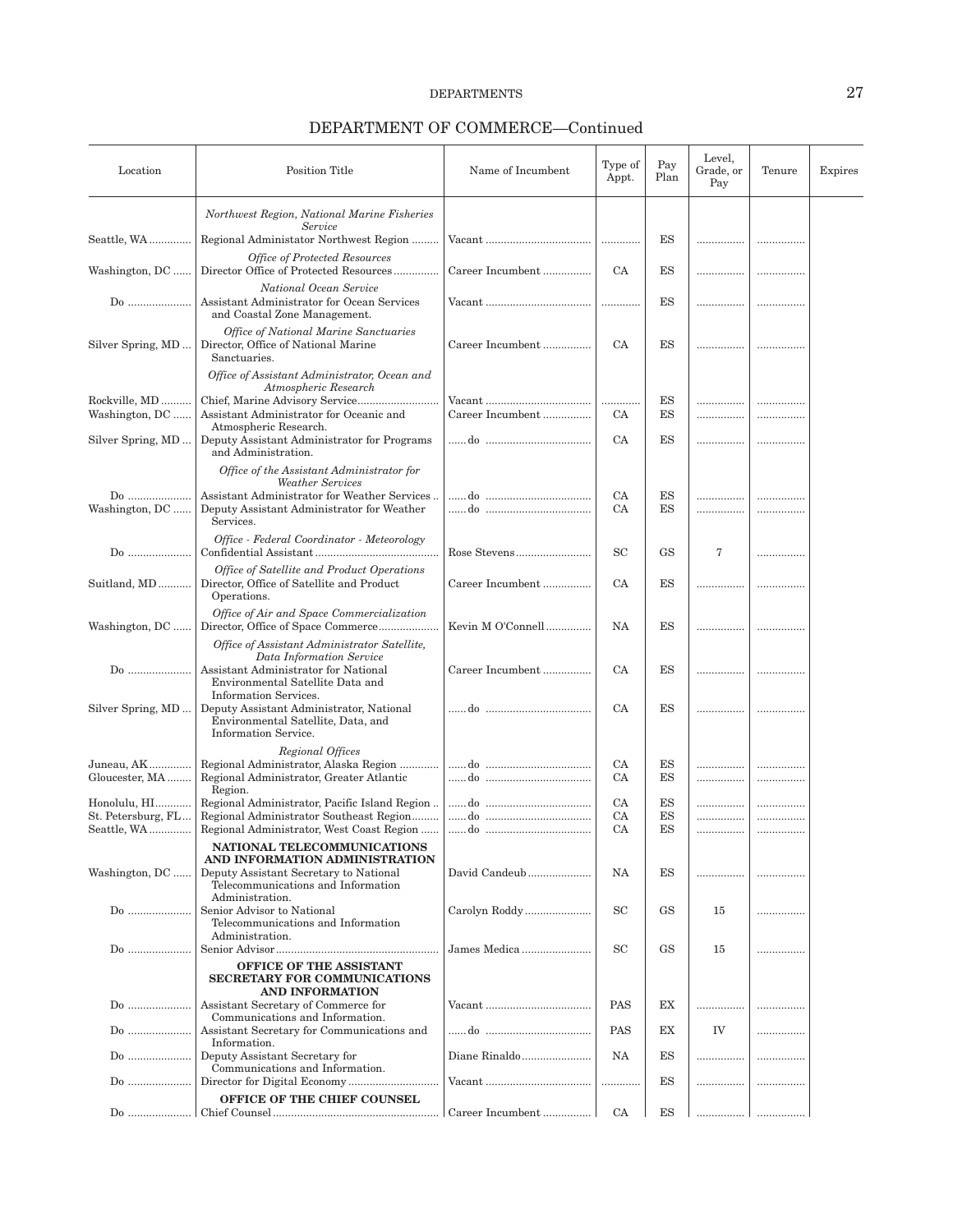| Location             | Position Title                                                                          | Name of Incumbent           | Type of<br>Appt. | Pay<br>Plan     | Level.<br>Grade, or<br>Pay | Tenure | Expires |
|----------------------|-----------------------------------------------------------------------------------------|-----------------------------|------------------|-----------------|----------------------------|--------|---------|
|                      | OFFICE OF POLICY ANALYSIS AND                                                           |                             |                  |                 |                            |        |         |
| Washington, DC       | <b>DEVELOPMENT</b><br>Deputy Associate Adminstrator for Policy                          | Career Incumbent            | CA               | ES              | .                          |        |         |
|                      | Analysis and Development.                                                               |                             |                  |                 |                            |        |         |
| Do                   | Associate Administrator for Policy Analysis<br>and Development.                         |                             | CA               | ES              | .                          |        |         |
|                      | OFFICE OF SPECTRUM MANAGEMENT                                                           |                             |                  |                 |                            |        |         |
| Do                   | Deputy Associate Administrator for Spectrum<br>Planning and Policy.                     |                             | <b>CA</b>        | ES              |                            |        |         |
| Do                   | Deputy Associate Administrator for Spectrum<br>Management.                              |                             | CA               | ES              |                            |        |         |
| Do                   | Associate Administrator Spectrum<br>Management.                                         |                             |                  | ES              |                            |        |         |
|                      | OFFICE OF TELECOMMUNICATIONS                                                            |                             |                  |                 |                            |        |         |
| Do                   | AND INFORMATION APPLICATIONS<br>Associate Administrator for                             | Career Incumbent            | <b>CA</b>        | ES              |                            |        |         |
|                      | Telecommunications and Information<br>Applications.                                     |                             |                  |                 |                            |        |         |
|                      | <b>OFFICE OF PUBLIC SAFETY</b>                                                          |                             |                  |                 |                            |        |         |
| $Do$                 | <b>COMMUNICATIONS</b><br>Associate Administrator for Public Safety                      |                             | CA               | ES              |                            |        |         |
|                      | Communications.<br><b>FIRST RESPONDER NETWORK</b>                                       |                             |                  |                 |                            |        |         |
|                      | <b>AUTHORITY</b>                                                                        |                             |                  |                 |                            |        |         |
| Reston, VA           | Executive Director, First Responder Network<br>Authority.                               |                             | <b>CA</b>        | ES              |                            |        |         |
| Do                   | Deputy Executive Director, First Responder<br>Network Authority.                        |                             | CA               | ES              |                            |        |         |
| Washington, DC<br>Do | Interim Deputy General Manager<br>Chief Counsel, First Responder Network                |                             | .                | ES<br><b>ES</b> | .                          |        |         |
|                      | Authority.                                                                              |                             |                  |                 |                            |        |         |
| Reston, VA<br>Do     | Director, Nationwide Public Safety Broadband                                            | Career Incumbent            | <b>CA</b>        | ES<br>ES        | .                          |        |         |
|                      | Network Program Office.                                                                 |                             |                  |                 | .                          |        |         |
| Washington, DC       | OFFICE OF INSPECTOR GENERAL                                                             | Peggy Gustafson             | <b>PAS</b>       | ЕX              | IV                         |        |         |
|                      |                                                                                         |                             | .                | ES              |                            | .      |         |
|                      | PATENT AND TRADEMARK OFFICE                                                             |                             |                  |                 |                            |        |         |
| Alexandria, VA       | Special Advisor for Communications                                                      | Michael Burgess             | SC               | <b>GS</b><br>ES | 12                         |        |         |
| Do<br>Do             |                                                                                         | Peter Krug<br>Timothy Clark | NA<br>NA         | ES              | .<br>.                     | .      |         |
| Do                   |                                                                                         | Branden Ritchie             | NA               | ES              | .                          | .<br>  |         |
|                      |                                                                                         | Nicholas T Matich           | NA               | ES              |                            |        |         |
| Do                   |                                                                                         | Nicole Grove                | <b>SC</b>        | <b>GS</b>       | .<br>13                    | <br>.  |         |
| Do                   | Deputy Chief Communications Officer                                                     | Christos J Katopis          | <b>SC</b>        | <b>GS</b>       | 15                         | .      |         |
|                      | OFFICE OF THE UNDER SECRETARY                                                           |                             |                  |                 |                            |        |         |
| $Do$                 | Under Secretary and Director of United States<br>Patent and Trademark Office.           | Andrei Iancu                | PAS              | EX              | Ш                          | .      |         |
| $Do$                 | Deputy Under Secretary and Deputy Director<br>of the United States Patent and Trademark | Laura Peter                 | XS               | AD              |                            |        |         |
|                      | Office.                                                                                 |                             |                  |                 |                            |        |         |
| Do                   |                                                                                         | Christopher Shipp           | NA               | ES              | .                          |        |         |
| Washington, DC       |                                                                                         | Kathleen Cooney-Porter      | <b>SC</b>        | GS              | 15                         |        |         |
| Alexandria, VA       |                                                                                         | Jason Clark                 | <b>SC</b>        | <b>GS</b>       | 15                         |        |         |
|                      | <b>OFFICE OF POLICY AND</b>                                                             |                             |                  |                 |                            |        |         |
| Do                   | <b>INTERNATIONAL AFFAIRS</b><br>Chief Policy Officer and Director for                   | Career Incumbent            | CA               | ES              |                            |        |         |
|                      | International Affairs.<br>OFFICE OF THE GENERAL COUNSEL                                 |                             |                  |                 |                            |        |         |
| Do                   |                                                                                         |                             | <b>CA</b>        | ES              |                            |        |         |
|                      | <b>OFFICE OF THE CHIEF</b><br><b>ADMINISTRATIVE OFFICER</b>                             |                             |                  |                 |                            |        |         |
| $Do$                 |                                                                                         |                             | CA               | ES              |                            |        |         |
| Do                   | Senior Advisor to the Chief Administrative<br>Officer.                                  |                             | CA               | ES              | .                          |        |         |
|                      | OFFICE OF THE COMMISSIONER FOR<br><b>PATENTS</b>                                        |                             |                  |                 |                            |        |         |
| Arlington, VA        |                                                                                         | Andrew H Hirshfeld          | XS               | AD              | .                          |        |         |
|                      |                                                                                         |                             |                  |                 |                            |        |         |